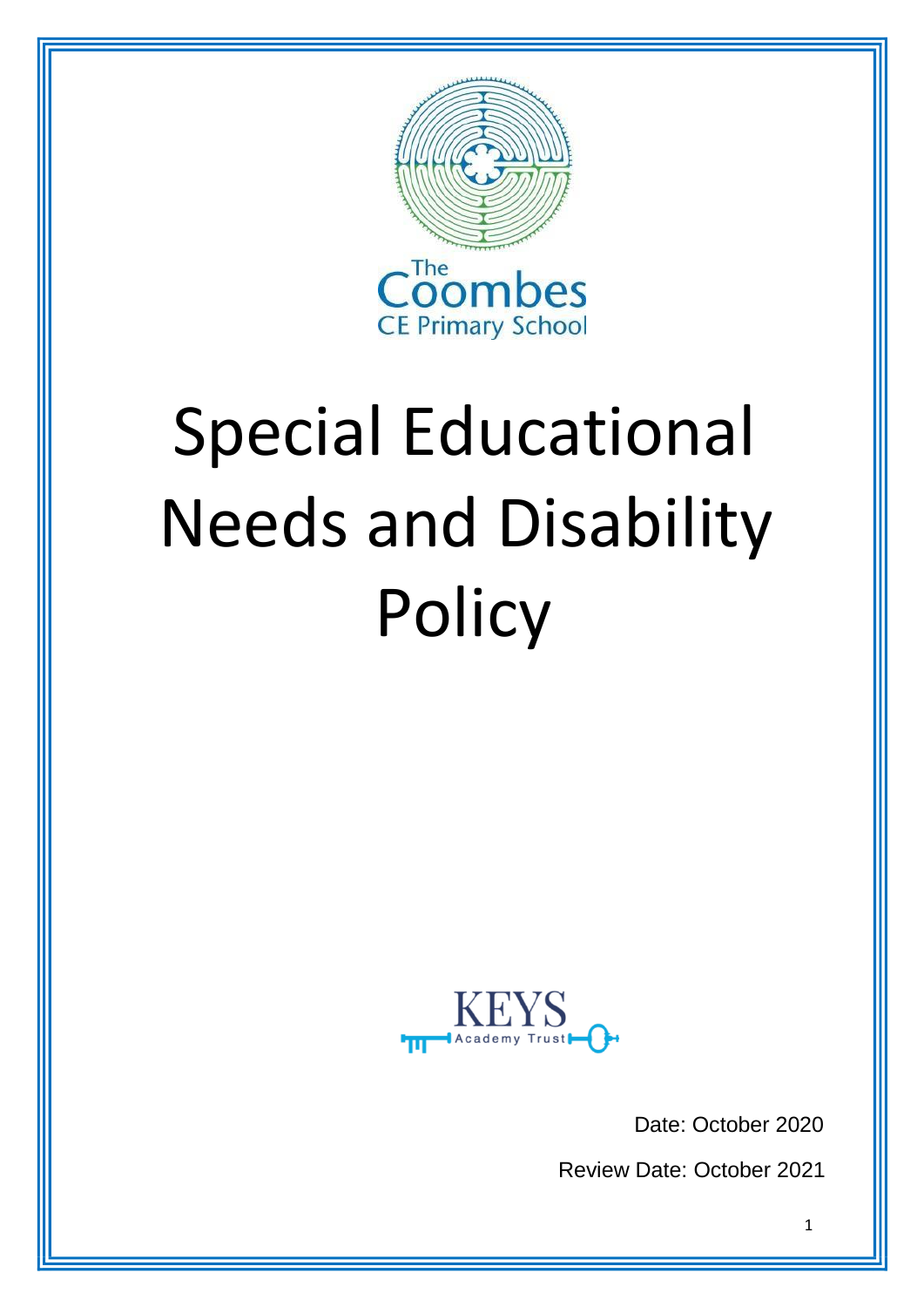#### **The Coombes - Vision and Values**

The *Coombes vision is about growing. Here we grow to* 

*Love learning*

*Be the best we can*

*Respect and care for each other*

*Serve our community*

#### *Look after our environment*

*This School has a Christian foundation and our vision and values are based on this. We seek to achieve academic excellence and provide the good conditions described by Jesus Christ in the parable of the sower where each child can grow and thrive. We aim to see each child grow in character, confidence and understanding, grow in appreciation of who they are and acquire the skills needed to succeed in a changing world.*

The Coombes applies its Vision to all aspects of the school life. The table below shows how the core tenants of the Vision are applied to the SEND Policy at The Coombes.

| Here we grow to                    | <b>Impact on SEND Policy</b>                                                                                                                                                                                                                                                                                                             |
|------------------------------------|------------------------------------------------------------------------------------------------------------------------------------------------------------------------------------------------------------------------------------------------------------------------------------------------------------------------------------------|
| Love learning                      | A love of learning helps children to be curious. Being<br>interested and engaged in the process of learning new<br>things about your life, your work and the world is crucial<br>for personal success. Curiosity allows for a perspective<br>that's rich with interest and excitement.<br>Learning for all children will be interesting. |
| Be the best we can                 | The Coombes encourages all children to do something<br>remarkable, and encourages them to work out how they<br>could make it happen. We set them challenges that will<br>stretch them and then celebrate the successes with<br>them.                                                                                                     |
| Respect and care for each<br>other | By always showing our SEND children respect it helps<br>them to feel safe and to express themselves. Being<br>respected by people in their lives teaches them how to<br>be respectful toward others.                                                                                                                                     |
| Serve our community                | By giving our SEND children opportunities to perform<br>community service and other worthy endeavors brings<br>them closer to other people and this improves the<br>mental health and wellness of the child.                                                                                                                             |
| Look after our environment         | At The Coombes the children have the opportunity to do<br>things such as growing food or flowers, exercising<br>outdoors or being around animals. This can have lots of<br>positive effects on mental health such as improving<br>mood and reducing feelings of stress or anger                                                          |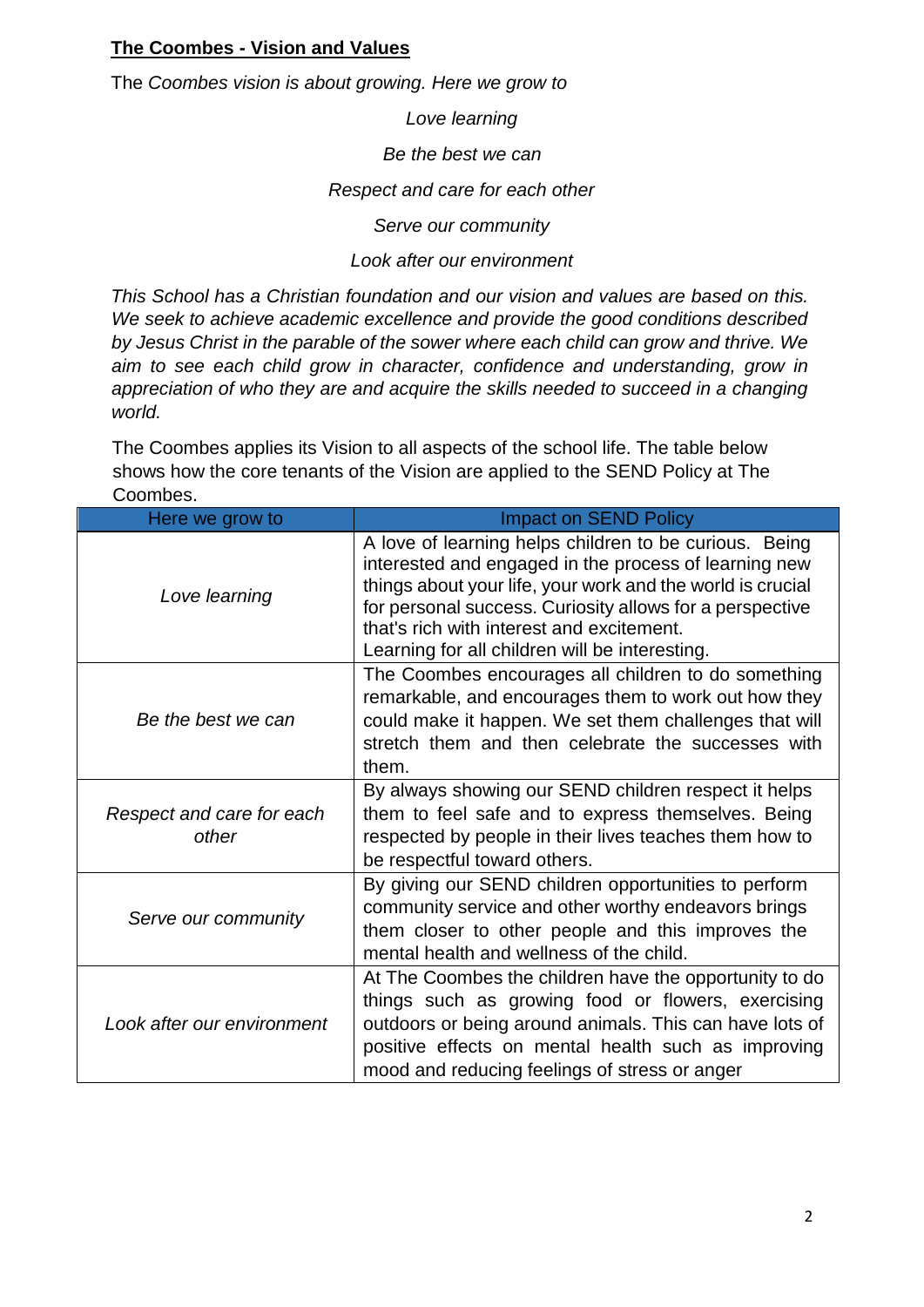#### **Introduction**

At The Coombes Church of England Primary School we aim to provide a happy and stimulating learning environment to support the needs and develop the learning of all our children, and provide them with every opportunity to achieve their best. Every child and family in our community is valued and diversity is celebrated. The school provides a broad and balanced curriculum in a safe, stimulating and caring environment which allows everyone to achieve, develop, learn and grow.

# **Definition of SEN and Disability (SEND)**

At our school we use the definition for SEN and for disability from the SEND Code of Practice (2014). This states:

**SEN**: A child or young person has special educational needs if he or she has a learning difficulty or disability which calls for special educational provision to be made for him or her. A learning difficulty or disability is a significantly greater difficulty in learning than the majority of others of the same age.

**Special Educational Provision**: means educational or training provision that is additional to or different from that made generally for others of the same age in a mainstream setting in England.

**Disability**: Many children and young people who have SEN may have a disability under the Equality Act 2010 – that is ...'a physical or mental impairment which has a long- term and substantial adverse effect on their ability to carry out normal daytoday activities.'

#### **Key Roles and Responsibilities**

The SEND Leader has day-to-day responsibility for the operation of the SEND policy and coordination of specific provision made to support individual pupils with SEND, including those who have EHCPs. The SEND Leader is Sharondeep Sandhu (ssandhu@coombes.wokingham.sch.uk)

The SEN Governors have responsibility for monitoring policy implementation and liaising between the Inclusion Leader and the Governing Body. The SEN Governor is David Horrocks.

The Designated Safeguarding Lead (DSL) has specific responsibility for safeguarding.

Designated Safeguarding Leads are Aly Atkins and Gemma Brown.

Deputy Safeguarding Lead is Sharondeep Sandhu.

# **Aims and Objectives of this Policy**

To reach high levels of achievement for all

To be an inclusive school

To identify those children who require SEND provision as early as possible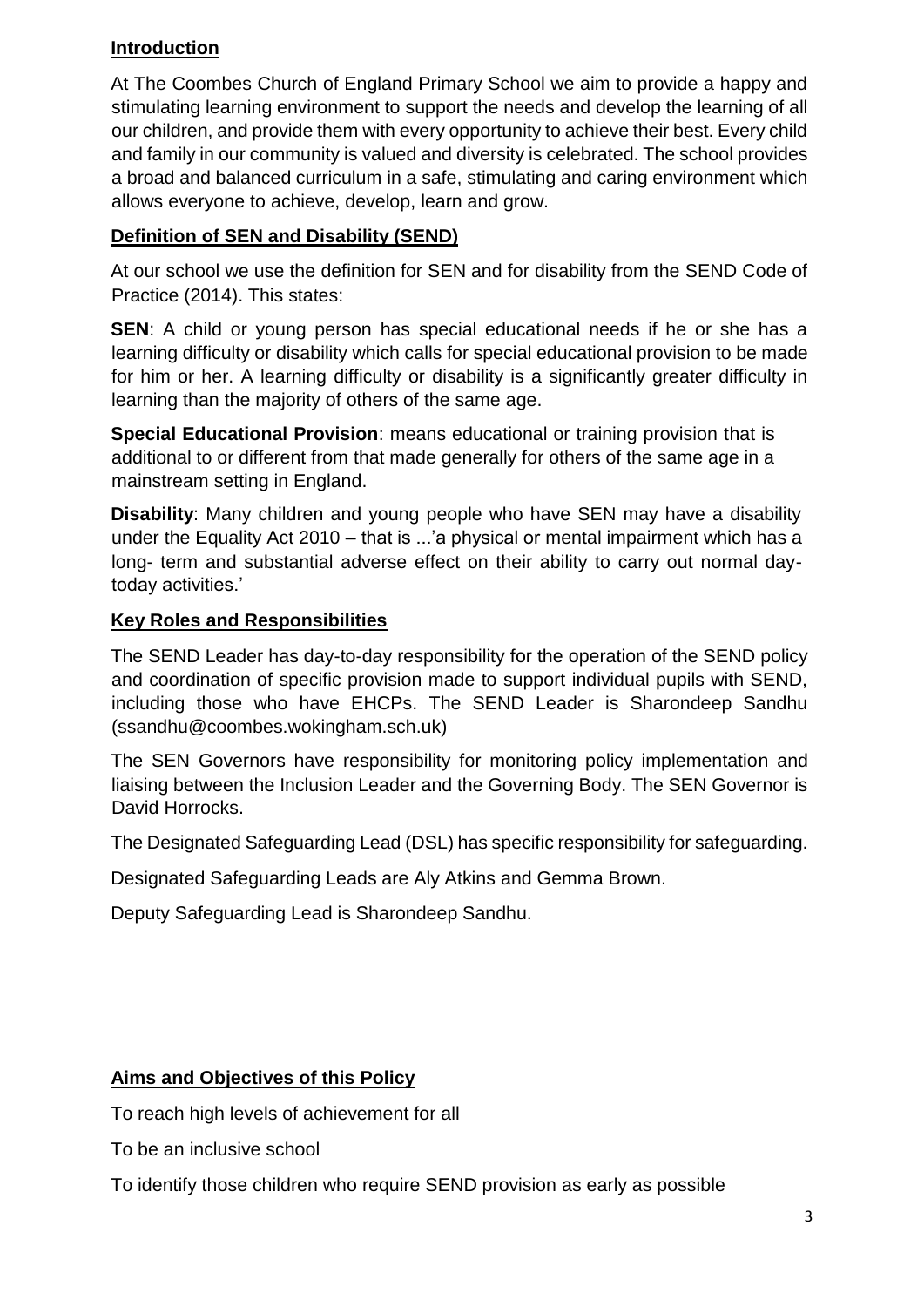To meet individual needs through a wide range of provision

To enable each child to benefit as fully as possible from his/her education

To attain high levels of satisfaction and participation from pupils, parents and carers

To provide curriculum access for all

To work towards inclusion in partnership with other agencies and schools To

achieve a level of staff expertise to meet pupil need

## **Management of SEND within School**

The governing body has delegated the responsibility for the day to day implementation of the policy to the SEND Leader who has qualified Teacher Status and is working towards the National Award in Special Educational Needs Coordination.

All school staff have a responsibility for pupils with SEND in their class, firstly to ensure Quality First Teaching with differentiation and personalisation to meet need. Teaching Assistants and Learning Support Assistants have an important role in supporting pupils with SEND in school.

#### **The SEND Leader is responsible for:**

Co-ordinating the overall provision for children with SEN.

Overseeing the day to day operation of the school's SEN policy.

Providing professional guidance to colleagues and working closely with staff, parents and other agencies.

Advising on the graduated approach to providing SEN support.

Maintaining the school's SEN register and ensuring that records of all pupils with SEN are up to date.

Liaising with parents and external agencies such as educational psychologists, health and social care professionals as required.

Liaising with the Local Authority and its support services.

Ensuring a smooth transition for SEN children to secondary school.

# **Identification and Assessment**

Children will have needs and requirements which may fall into at least one of four areas. The areas of need as stated in the SEND Code of Practice, 2014 are:

• Communication and Interaction (C and I)

These children have a difficulty in communicating with others. This may be because they have difficulty saying what they want to, understanding what is being said to them or they do not understand or use social rules of communication. For example, children with Autistic Spectrum Disorder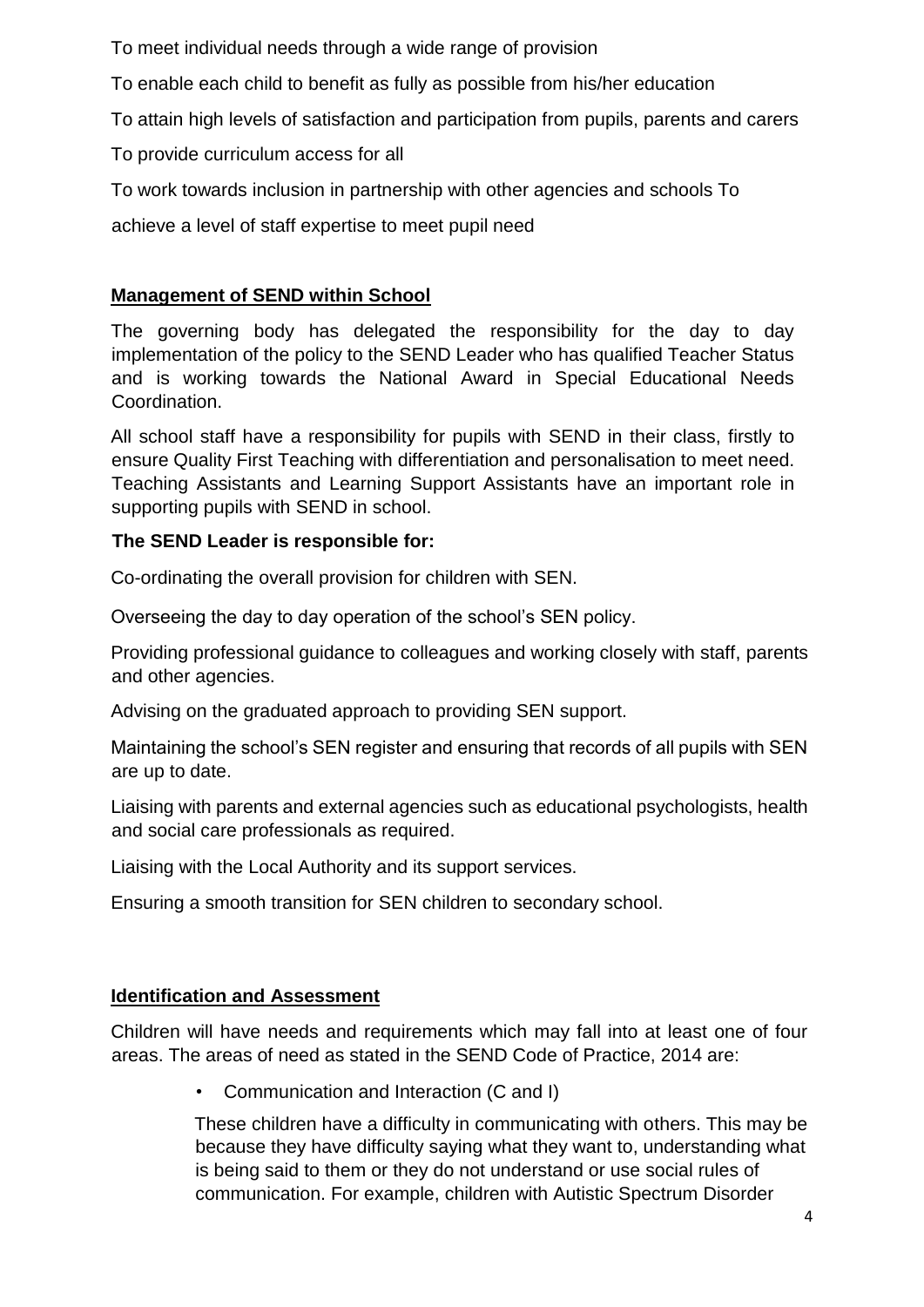(ASD) are likely to have particular difficulties with social interaction. They may also experience difficulties with language, communication and imagination, which can impact on how they relate to others.

Cognition (Cog)

Children with learning difficulties learn at a slower pace than their peers, even with appropriate differentiation. Learning difficulties cover a wide range of needs from moderate learning difficulties (MLD) to children with profound and multiple learning difficulties (PMLD). Specific learning difficulties (SpLD) affect one or more specific aspects of learning, such as dyslexia, dyscalculia and dyspraxia.

• Social Emotional and Mental Health Difficulties (SEMH)

Children may experience a wide range of social and emotional difficulties which manifest themselves in many ways. These may include becoming withdrawn or isolated, as well as displaying challenging, disruptive or disturbing behaviour. These behaviours may reflect underlying mental health difficulties such as anxiety or depression. Other children may have disorders such as attention deficit disorder (ADD), attention deficit hyperactive disorder (ADHD) or attachment disorder.

Sensory and/or physical (S/P)

Some children require special educational provision because they have a disability which prevents or hinders them from making use of the educational facilities generally provided. Many children with vision impairment (VI), hearing impairment (HI) or a multi-sensory impairment (MSI) will require specialist support and/or equipment to access their learning.

It is important that children with special educational needs are identified as early as possible and appropriate provision provided. The SEND Lead works closely with the senior leadership team, using whole school tracking data as an early identification indicator.

The school also uses a number of additional indicators of special educational needs: The analysis of data including entry profiles, end of FS assessments, standardised screening tests and termly pupil assessments

- The following up of teacher concerns through observation and discussion before agreeing on a course of action
- Meeting with parents to discuss their concerns and gain further knowledge of the child
- Nursery visits for new foundation children and visits to previous settings

Pupils who have been identified as having special educational needs are monitored closely by the SEND Lead. The SEN register is reviewed each term when a detailed analysis of the list takes place. Where progress is limited and specialist services are required referrals may be made to the educational psychologist, health or social care professionals.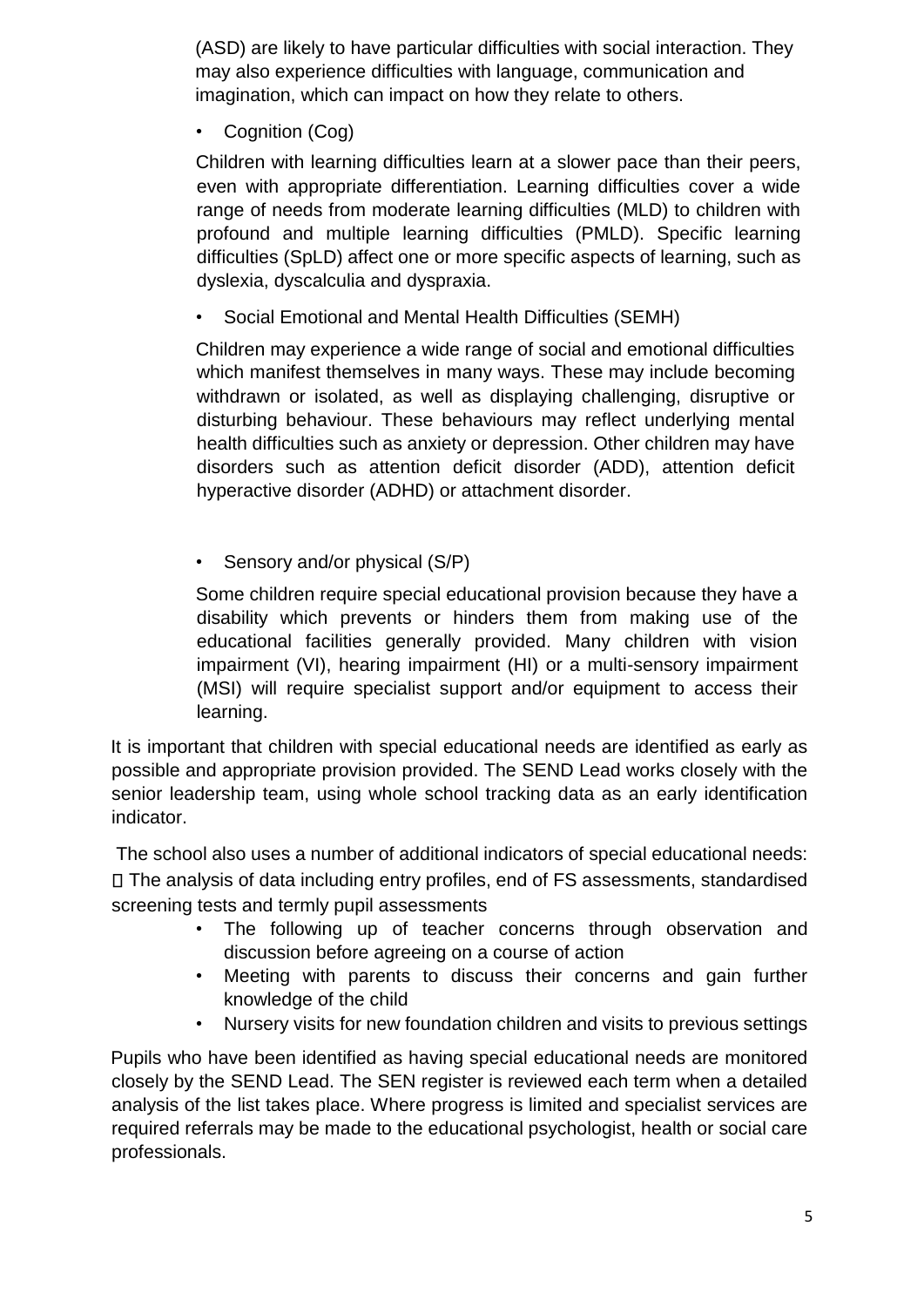#### **Curriculum Access and Provision**

In order to meet the learning needs of all pupils, teachers differentiate work. They work to meet individual learning needs and where a pupil is identified as having special educational needs, the school provides for these needs in a variety of ways.

The range of provision may include:

- In class support for small groups with a Teaching Assistant (TA)
- Small group or individual withdrawal with TA or class teacher
- Personalised digital learning resources (e.g. dictation devices, tablets, cameras, software, online tools)
- Individual class support with LSA
- **Interventions**
- Provision of specialist equipment and learning materials
- Staff development and training
- Access to specialist teaching and services for advice on strategies, equipment or staff training

#### **Targets and IEPs**

Pupils who receive support from external professionals will have an Individual Education Plan (IEP) setting out targets and any provision made that is additional to and different from the usual classroom provision. The IEP will concentrate on 3 or 4 individual targets that closely match the pupil's needs.

Strategies for pupils' progress will be recorded in IEPs containing information on:

- Short term SMART targets
- Teaching strategies (including the use of ICT)
- Provision made
- Success criteria
- Outcomes
- Date for review

IEPs will be reviewed at least termly with the inclusion of parents, carers and pupils' views.

# **Code of Practice and the Graduated Response**

The school adopts the levels of intervention as described in the SEN Code of Practice. The Code of Practice advocates a graduated response to meeting pupils' needs. If the school decides, after consultation with parents, that a pupil requires additional support to make progress, the SEND Lead, in collaboration with teachers, will support the assessment of the pupil and have an input in planning future support and add the pupil to the SEN register at SEN Support. The pupil will be provided with a programme of support and interventions and their progress closely monitored. Parents will be informed of the action and results. This begins a cycle of assess, plan, do, review with the child at the centre of the process. An IEP will be started and as a working document, will be updated as more is understood about the child's SEN, including their response to interventions.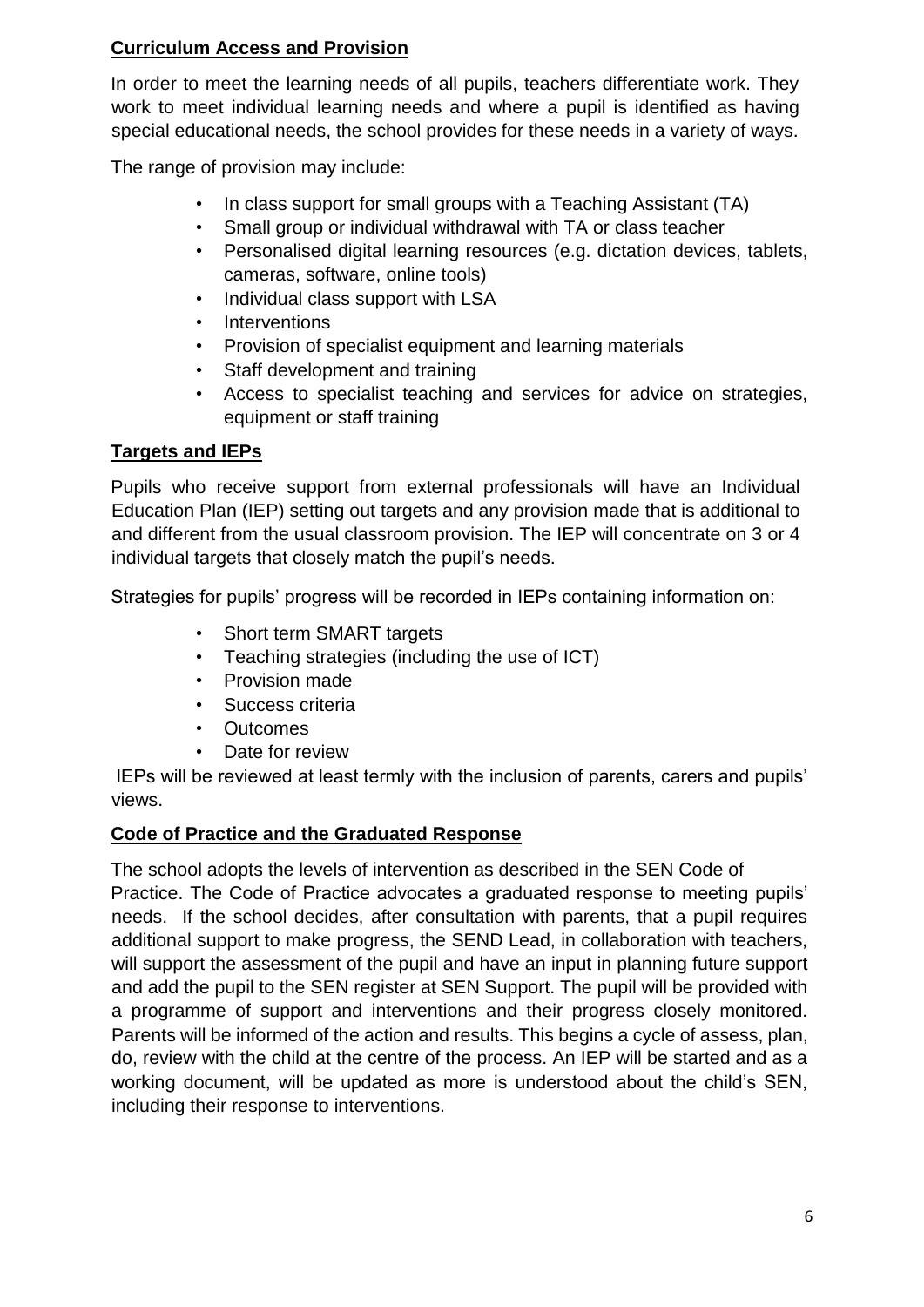#### **The Four Part Cycle**

Assess: We will ensure that we regularly assess all pupils' needs so that each child's progress and development is carefully tracked compared to their peers and national expectations. We will listen to the views and experience of parents/ carers and the pupil. In some cases, we will draw on assessments and guidance from other education professionals e.g. Educational Psychologists, health and social services.

Plan: Where SEN Support is required the teacher and SEND Lead will put together a provision plan outlining the adjustments, interventions and support which will be put in place for the pupil, including a date when this will be reviewed. If outside agencies are involved then an IEP is required and targets will be shared with the pupil, parents/ carers and the staff involved.

Do: The class teacher is responsible for working with the pupil on a daily basis. She/ he will also liaise closely with TAs, LSAs or specialists who provide the support and monitor the progress being made.

Review: The impact of the support and interventions will be reviewed each term by the teacher, SEND Lead, parent/carer and the pupil. This will inform the planning of next steps for a further period or where successful the removal of the pupil from SEN Support.

# **Involvement of Outside Agencies**

Some children at SEN Support or with an EHCP will receive the support of external agencies.

These may include:

- $\triangleright$  The Educational Psychology Service
- $\triangleright$  A medical service such as Speech and Language Therapist, Occupational Therapist or Physiotherapist (CYPIT)  $\triangleright$  Foundry College
- **Exercise** Support Team
- CAMHS (Child and Adolescent Mental Health Service)
- $\triangleright$  School Nurse/ Community Nurse
- The Sensory Consortium Service (VI/ HI)
- ▶ Parent Support
- $\triangleright$  Education Welfare Officer
- Children's Services

External services may be involved in supporting a pupil, advising on targets for their IEP and providing specialist input to support the individual's specific needs. Advice from external agencies may be sought if a pupil:

- continues to make little or no progress in specific areas over a long period
- continues to work at National Curriculum levels substantially below those expected of pupils of a similar age
- continues to have difficulty in developing literacy and numeracy skills
- has emotional problems which substantially and regularly interfere with their own learning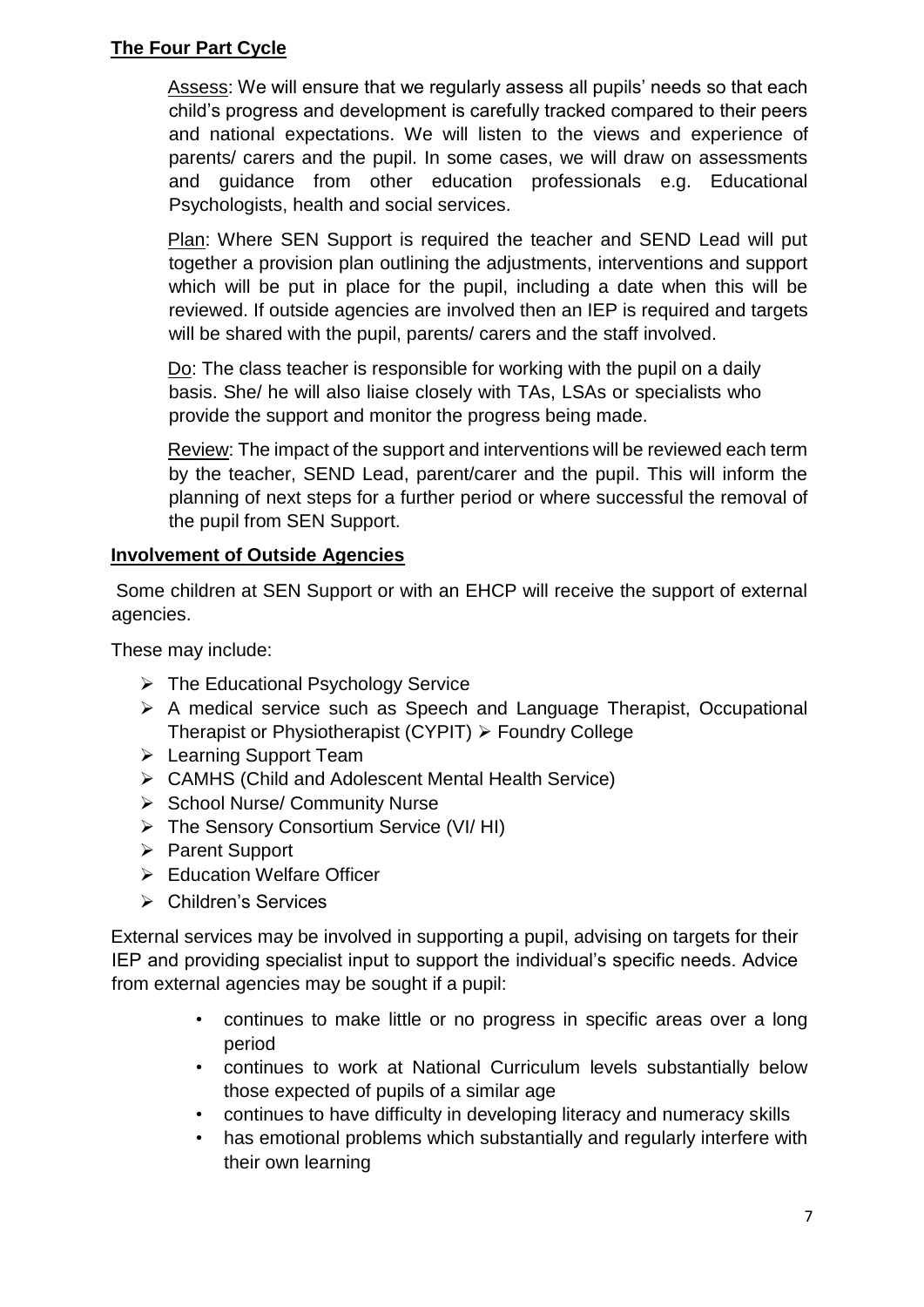- has sensory or physical needs, and requires additional specialist equipment or regular advice or visits, providing direct intervention to the pupil or advice to the staff, by a specialist service
- has ongoing communication or interaction difficulties that impede the development of social relationships and cause substantial barriers to learning

Parental consent is sought before any external agencies are involved. The resulting support plan may incorporate specialist strategies which may be implemented by the class teacher but involve other adults.

## **Request for Statutory Assessment**

The school will request a Statutory Assessment from the LA when, despite an individualised programme of sustained intervention within SEN Support, the pupil remains a significant cause for concern. A Statutory Assessment might also be requested by a parent or outside agency. The school will have the following information available:

- Records from past interventions
- Current and past IEPs with reviews
- Information on the pupil's health and medical history
- National Curriculum levels/ EYFS assessments
- Assessments and reports from specialists involved
- The views of parents
- The views of the pupil
- Social care/ Educational Welfare Service reports
- Education, Health and Care Plans

An EHCP will normally be provided where, after a Statutory Assessment, the LA considers the pupil requires provision beyond what the school can offer. However, the school recognises that a request for a Statutory Assessment does not necessarily lead to an EHCP.

An EHCP will include details of learning objectives for the child. These are used to develop targets that are:

- Matched to the longer term objectives set in the EHCP
- Of shorter term
- Established through parental/ pupil consultation
- Set out in an Action Plan
- Implemented in the classroom
- Delivered by the class teacher with appropriate additional support where specified

#### **Reviews of an EHCP**

EHCPs must be reviewed annually. The SEND Lead will organise these reviews and invite:

- The Pupil's parent/carer
- The pupil if appropriate
- The relevant teacher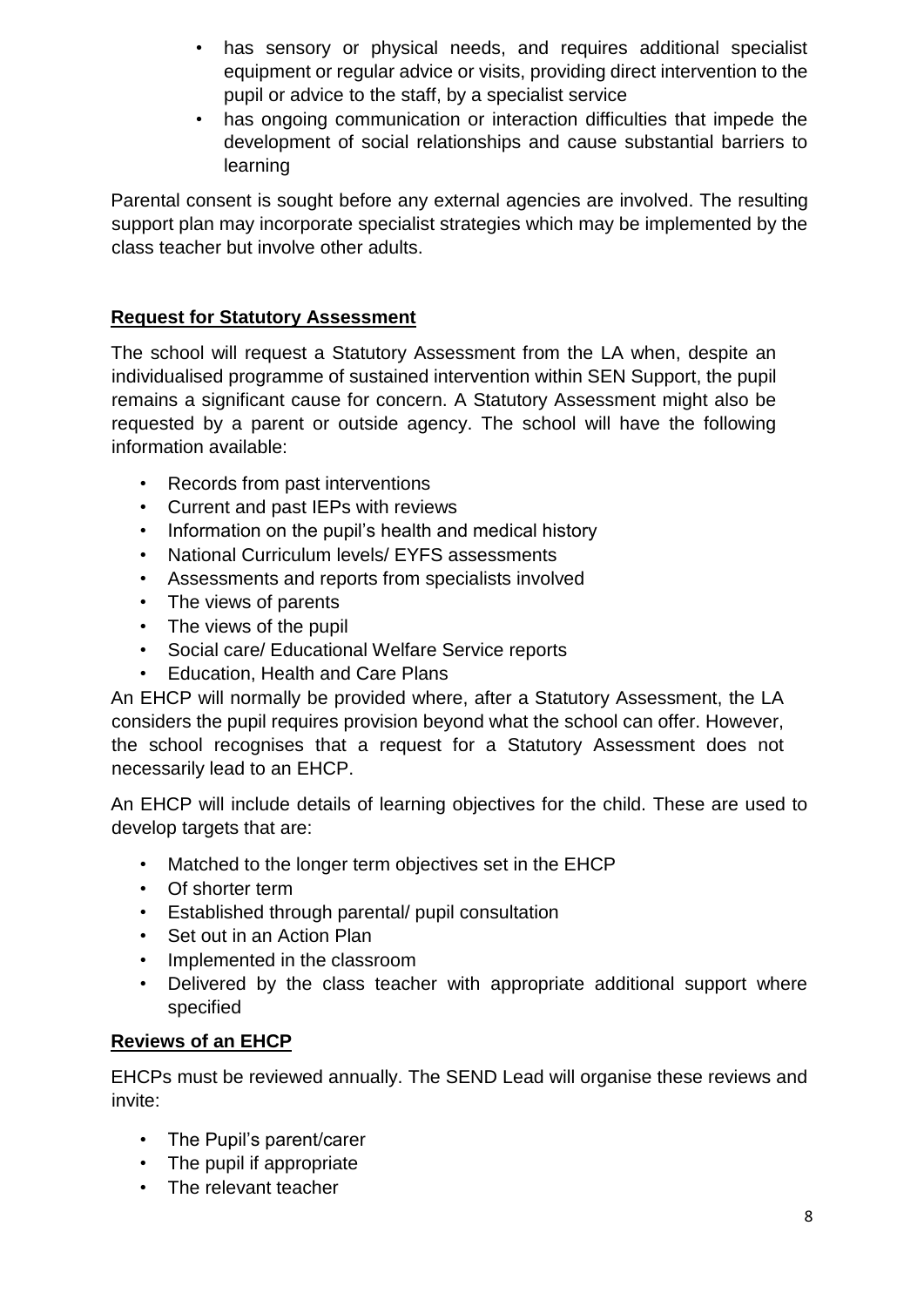- A representative from the SEN Inclusion and Assessment team
- The Educational Psychologist
- Any other person the Inclusion Leader or parent/ carer considers appropriate

The aim of the review will be to:

Assess the pupil's progress in relation to the objectives on the EHCP

Review the provision made to meet the pupil's need as identified in the EHCP Consider the appropriateness of the existing EHCP in relation to the pupil's performance during the year, and whether to cease, continue or amend it To set new objectives for the coming year

Within the time limits set out in the Code, the SEND Lead will complete the annual review forms and send them, with any supporting documentation to the LA.

# **Partnership with Parents and Carers**

The school aims to work in partnership with parents and carers. They are consulted about their child's educational development and encouraged to take an active role in supporting their child. We seek to work closely with the parents for the benefit of the child as evidence shows that children make most progress when their key adults work together.

We do so by:

- Discussing concerns that we might have about a pupil at the earliest opportunity
- Keeping parents and carers informed and giving support during assessment and any decision-making process about SEN provision
- Giving parents and carers opportunities to play an active and valued role in their child's education
- Meeting with parents to review their child's progress and provision
- Making sure parents know who to contact if they have any concerns

#### **Involvement of Pupils**

We recognise that all pupils have the right to be involved in making decisions and exercising choice (SEN Code of Practice). Where appropriate all pupils are involved in monitoring and reviewing their progress.

We endeavour to fully involve pupils by encouraging them to:

- State their views about their education and learning
- Identify their own needs through self-assessment and self-evaluation